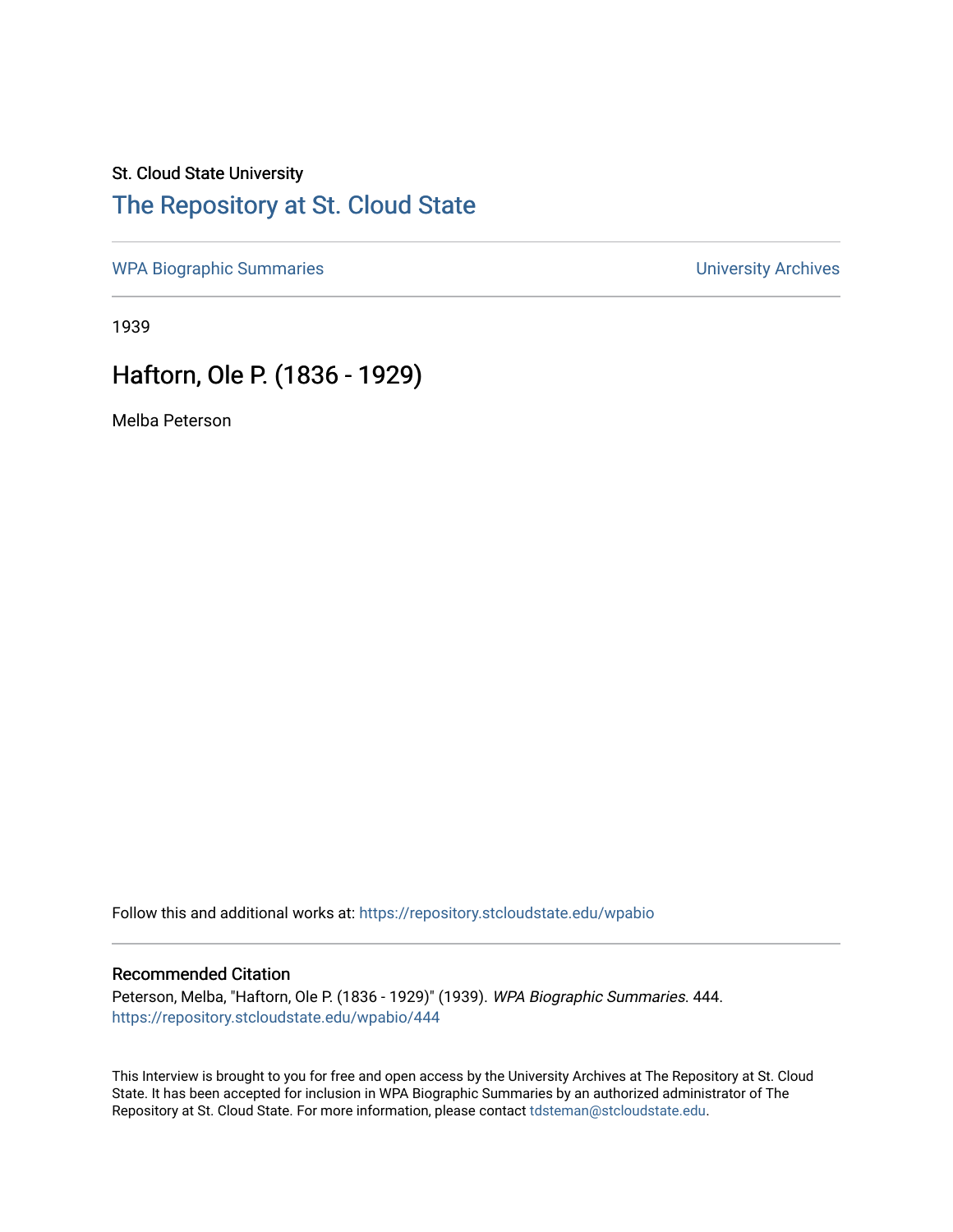$-1 + - 5 - 1$ 

**HAFTORM. OLE P.** PLIE NO. B-466

معلم المجرسة

Ole P. Haftorn was born on April 22, 1836 in Gal, Hallingdahl, **<sup>a</sup>**orway • .

In 1861, shortly after Ole Haftorn and his wife were married, they came to America. They arrived in Davistown, Illinois and stayed for a year. Then they went to Rock county, Wisconsin, where they stayed for two years. Then they came to Huston county, Minnesota. From here he went in search of a homestead further west. It was in March. Ole Haftorn walked through mud and slush. He arrived wet, hungry and tired at the cabin of Ethen Baalson who had settled in Northfolk township in 1865. The next morning, Mr. Baalson went with him and selected a section of land. which is now section 12. Then Ole Haftorn returned to Huston county and brought his family back to Northfolk township in a prairie schooner. They lived here the remainder of their life.

In 1861, when Mr. and Mrs. Ole Haftorn came to America, the trip from Drammen. Norway to Quebec took eight weeks. Ole Haftorn has visited Norway twice since then.

Ole's wife. Gunhild Haftorn was born January 14, 1836, and died November 2, 1913.

Ole and Gunhild Haftorn had four children. Ole Haftorn died on January 11, 1929.

> Taken from: The Brooten Review Copied by: Melba Peterson